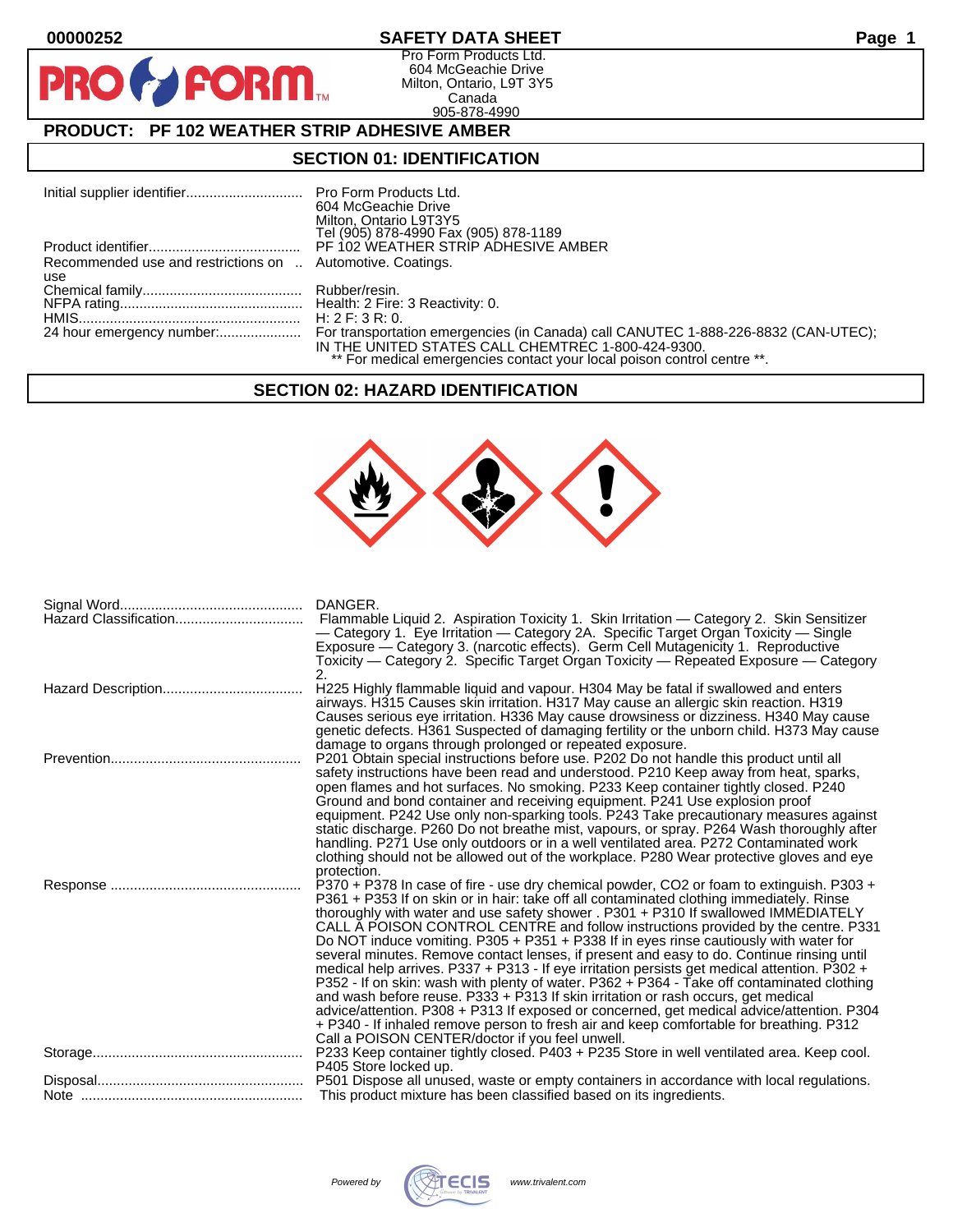# **PRODUCT: PF 102 WEATHER STRIP ADHESIVE AMBER**

# **SECTION 03: COMPOSITION / INFORMATION ON INGREDIENTS**

| CHEMICAL NAME AND SYNONYMS                                   | CAS#        | IWT. %    |  |
|--------------------------------------------------------------|-------------|-----------|--|
| Acetone                                                      | 67-64-1     | $15 - 40$ |  |
| Toluene                                                      | 108-88-3    | 15-40     |  |
| Naphtha (petroleum), hydrotreated light                      | 64742-49-0  | $10 - 30$ |  |
| Heptane, branched, cyclic and linear                         | 426260-76-6 | $10 - 30$ |  |
| n-Heptane                                                    | 142-82-5    | $7 - 13$  |  |
| <b>Ethyl Acetate</b>                                         | 141-78-6    | $3 - 7$   |  |
| Phenol, polymer with formaldehyde                            | 9003-35-4   | $3 - 7$   |  |
| Rosin                                                        | 8050-09-7   | $1 - 5$   |  |
| Chlorinated rubber                                           | 9006-03-5   | 1-5       |  |
| *Note: Solvent naphtha (pertroleum) contains n-Heptane: CAS# |             |           |  |

142-82-5

<<The actual concentration(s) withheld as a trade secret>> .

# **SECTION 04: FIRST-AID MEASURES**

|                                      | If inhaled, remove to fresh air. If not breathing, give artificial respiration. If breathing is                                                                                                                                                                        |
|--------------------------------------|------------------------------------------------------------------------------------------------------------------------------------------------------------------------------------------------------------------------------------------------------------------------|
|                                      | difficult, give oxygen, obtain medical attention.<br>Flush for 15 minutes using plenty of water. If irritation persists seek medical attention.<br>Check for and remove any contact lenses, if safe and easy to do so.                                                 |
|                                      | Immediately remove all contaminated clothing; flush skin with water for at least 15 minutes.                                                                                                                                                                           |
| Most important symptoms and effects, | If irritation persists, seek medical attention.<br>Do not induce vomiting. Seek medical assistance as soon as possible.<br>Harmful if swallowed, in contact with skin or if inhaled. Causes skin and eye irritation.                                                   |
| whether acute or delayed             | Symptoms may include stinging, tearing, redness, swelling, and blurred vision. Direct<br>contact with eyes may cause temporary irritation. Can cause skin sensitization. Causes<br>damage to organs through prolonged or repeated exposure. May cause genetic defects. |
|                                      | Vapors have a narcotic effect and may cause headache, fatigue, dizziness and nausea.<br>Treat victims symptomatically. In the event of an incident involving this product ensure that<br>medical authorities are provided a copy of this safety data sheet.            |

### **SECTION 05: FIRE-FIGHTING MEASURES**

| media                                                                                                              | Suitable and unsuitable extinguishing  Dry chemical. CO2. Foam. "Alcohol" foam. Dry sand. Do not use water in a jet.                                                                      |
|--------------------------------------------------------------------------------------------------------------------|-------------------------------------------------------------------------------------------------------------------------------------------------------------------------------------------|
| Specific hazards arising from the<br>hazardous product, such as the nature of<br>any hazardous combustion products | Oxides of carbon (CO, CO2). Chloride. Hydrocarbons. Formaldehyde.                                                                                                                         |
| Special protective equipment and<br>precautions for fire-fighters                                                  | Extremely flammable. Wear self-contained breathing apparatus. Cool fire-exposed<br>containers with cold water spray. Heat will cause pressure buildup and may cause<br>explosive rupture. |
| Unusual fire / explosion hazards                                                                                   | Extremely flammable. Vapours may be heavier than air. May travel long distances along<br>the ground before igniting and flashing back to vapour source.                                   |

### **SECTION 06: ACCIDENTAL RELEASE MEASURES**

 Leak/spill.................................................. Keep away from heat, sparks and flames. Ventilate area. Isolate area and keep unauthorized people away. Do not walk through spilled material. Prevent runoff into drains, sewers, and other waterways. Dike area to prevent spreading. Always adopt precautionary measures against build-up of static which may arise from appliances, handling and the containers in which product is packed. Use non-sparking tools and equipment to pick up the spilled material. Cover spill with absorbent material and place in appropriate containers. Spill area can be washed with water. Collect wash water for approved disposal. Absorb with an inert dry material and place in an appropriate waste container. Spilled material and water rinses are classified as chemical waste, and must be disposed of in accordance with current local, provincial, state, and federal regulations.

### **SECTION 07: HANDLING AND STORAGE**

Precautions for safe handling.................... Keep away from heat, sparks, and open flame. Store in a cool well ventilated place away from incompatible materials. Always adopt precautionary measures against build-up of

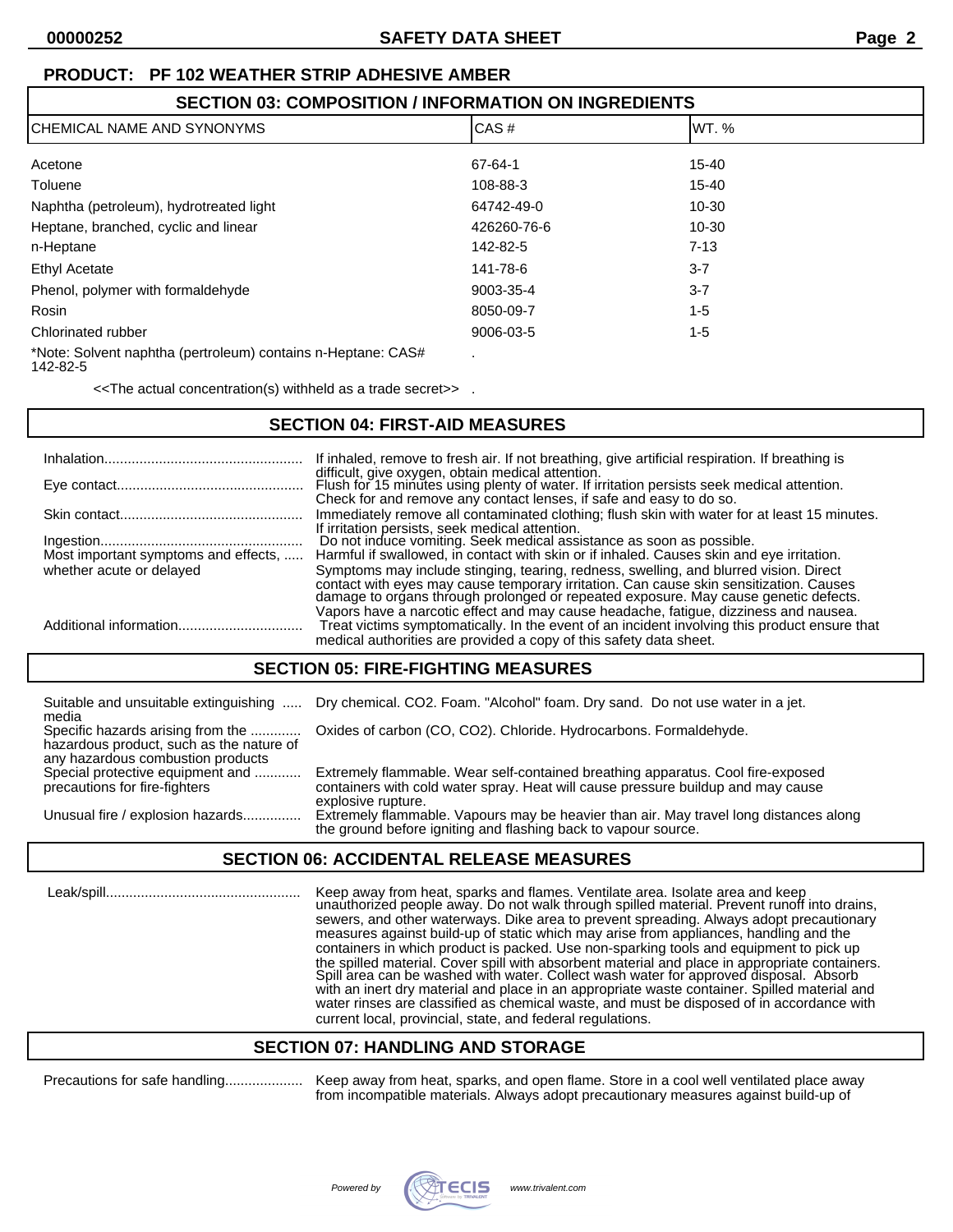# **PRODUCT: PF 102 WEATHER STRIP ADHESIVE AMBER**

## **SECTION 07: HANDLING AND STORAGE**

| Precautions for safe handling                                   | static which may arise from appliances, handling and the containers in which product is<br>packed. Containers must be grounded and bonded. Do not use near sources of ignition,<br>open flames or sparks. Do not cut, drill, weld or grind on or near the container. Open<br>containers slowly to allow for any pressure build-up to escape. Keep containers closed<br>when not in use. Vapours may accumulate in the head space of the drum. Avoid smoking,<br>drinking or eating in use. Employees should wash hands and face before eating or |
|-----------------------------------------------------------------|--------------------------------------------------------------------------------------------------------------------------------------------------------------------------------------------------------------------------------------------------------------------------------------------------------------------------------------------------------------------------------------------------------------------------------------------------------------------------------------------------------------------------------------------------|
| Conditions for safe storage, including any<br>incompatibilities | drinking.<br>Store in a cool, dry and well ventilated area. Use proper grounding procedures when<br>handling containers. Avoid static electricity - ground containers when transferring product.<br>Store away from strong oxidizers. Keep away from acids and alkalis.                                                                                                                                                                                                                                                                          |

#### **SECTION 08: EXPOSURE CONTROLS / PERSONAL PROTECTION**

| <b>INGREDIENTS</b>                         | TWA                     | <b>ACGIHTLV</b><br><b>STEL</b>                                                                                                                                                                                                                                                                                                                                                                                                                                                                                          | <b>OSHA PEL</b><br>PEL | <b>STEL</b>        | <b>NIOSH</b><br>REL       |
|--------------------------------------------|-------------------------|-------------------------------------------------------------------------------------------------------------------------------------------------------------------------------------------------------------------------------------------------------------------------------------------------------------------------------------------------------------------------------------------------------------------------------------------------------------------------------------------------------------------------|------------------------|--------------------|---------------------------|
| Acetone                                    | 250 ppm TLV             | 500 ppm                                                                                                                                                                                                                                                                                                                                                                                                                                                                                                                 | 1,000 ppm              | Not established    | 250 ppm                   |
|                                            |                         | CA ON: 500ppm (TWA); 750ppm (STEL)                                                                                                                                                                                                                                                                                                                                                                                                                                                                                      |                        |                    |                           |
| Toluene                                    | 20 ppm                  | Not established                                                                                                                                                                                                                                                                                                                                                                                                                                                                                                         | 200 ppm                | 500 ppm 10 minutes | 100 ppm / STEL 150<br>ppm |
|                                            | CA ON: TWA: 20 ppm      |                                                                                                                                                                                                                                                                                                                                                                                                                                                                                                                         |                        |                    |                           |
| Naphtha (petroleum),<br>hydrotreated light | 1640 mg/m3<br>(heptane) | Not established                                                                                                                                                                                                                                                                                                                                                                                                                                                                                                         | Not established        | Not established    | Not established           |
|                                            | 1100 ppm $(IDLH)$       |                                                                                                                                                                                                                                                                                                                                                                                                                                                                                                                         |                        |                    |                           |
| Heptane, branched,<br>cyclic and linear    | Not established         |                                                                                                                                                                                                                                                                                                                                                                                                                                                                                                                         | Not established        |                    | Not established           |
| n-Heptane                                  | $400$ ppm               | 500 ppm                                                                                                                                                                                                                                                                                                                                                                                                                                                                                                                 | 500 ppm                | Not Established    | 85 ppm / STEL 440<br>ppm  |
|                                            | CA ON: 400ppm (TWA),    | 500ppm (STEL)                                                                                                                                                                                                                                                                                                                                                                                                                                                                                                           |                        |                    |                           |
| <b>Ethyl Acetate</b>                       | 400 ppm                 | Not established                                                                                                                                                                                                                                                                                                                                                                                                                                                                                                         | $400$ ppm              | Not established    | 400 ppm                   |
|                                            | CA ON: 400 ppm (TWA)    |                                                                                                                                                                                                                                                                                                                                                                                                                                                                                                                         |                        |                    |                           |
| Phenol, polymer with<br>formaldehyde       | Not established         |                                                                                                                                                                                                                                                                                                                                                                                                                                                                                                                         | Not established        |                    | Not established           |
| Rosin                                      | Dermal sensitizer       |                                                                                                                                                                                                                                                                                                                                                                                                                                                                                                                         | Not established        |                    | Not established           |
| Chlorinated rubber                         | Not established         |                                                                                                                                                                                                                                                                                                                                                                                                                                                                                                                         | Not established        |                    | Not established           |
|                                            |                         | A NIOSH-approved air-purifying respirator with an appropriate cartridge and/or filter may                                                                                                                                                                                                                                                                                                                                                                                                                               |                        |                    |                           |
|                                            |                         | be permissible in such instances.<br>Liquid chemical goggles. Chemical safety goggles and full faceshield if a splash hazard<br>exists.                                                                                                                                                                                                                                                                                                                                                                                 |                        |                    |                           |
|                                            |                         | Chemical resistant gloves.<br>Wear coveralls, long sleeves.<br>Safety shoes.                                                                                                                                                                                                                                                                                                                                                                                                                                            |                        |                    |                           |
|                                            |                         | Emergency showers and eye wash stations should be available. Employees should wash<br>their hands and face before eating, drinking, or using tobacco products.                                                                                                                                                                                                                                                                                                                                                          |                        |                    |                           |
| Appropriate engineering controls           |                         | Provide natural or mechanical ventilation to control exposure levels below airborne<br>exposure limits. Local mechanical exhaust ventilation should be used at sources of air<br>contamination, such as open process equipment, or during purging operations, to capture<br>gases and fumes that may be emitted. Standard reference sources regarding industrial<br>ventilation (ie. ACGIH industrial ventilation) should be consulted for guidance about<br>adequate ventilation. Explosion-proof exhaust ventilation. |                        |                    |                           |

# **SECTION 09: PHYSICAL AND CHEMICAL PROPERTIES**

|                                     | Light amber or black.             |
|-------------------------------------|-----------------------------------|
|                                     | Aromatic odour.                   |
|                                     | Not available.                    |
| Vapour pressure (mm Hg)             | $\le$ =184 mm Hg @ 20 °C (68 °F). |
|                                     | $>= 2.0.$                         |
|                                     | Not applicable.                   |
| Relative Density (Specific Gravity) | $0.86 \ @ \ 20 \degree C.$        |
| Melting / Freezing point (deg C)    | Not available.                    |
|                                     | Not soluble in water.             |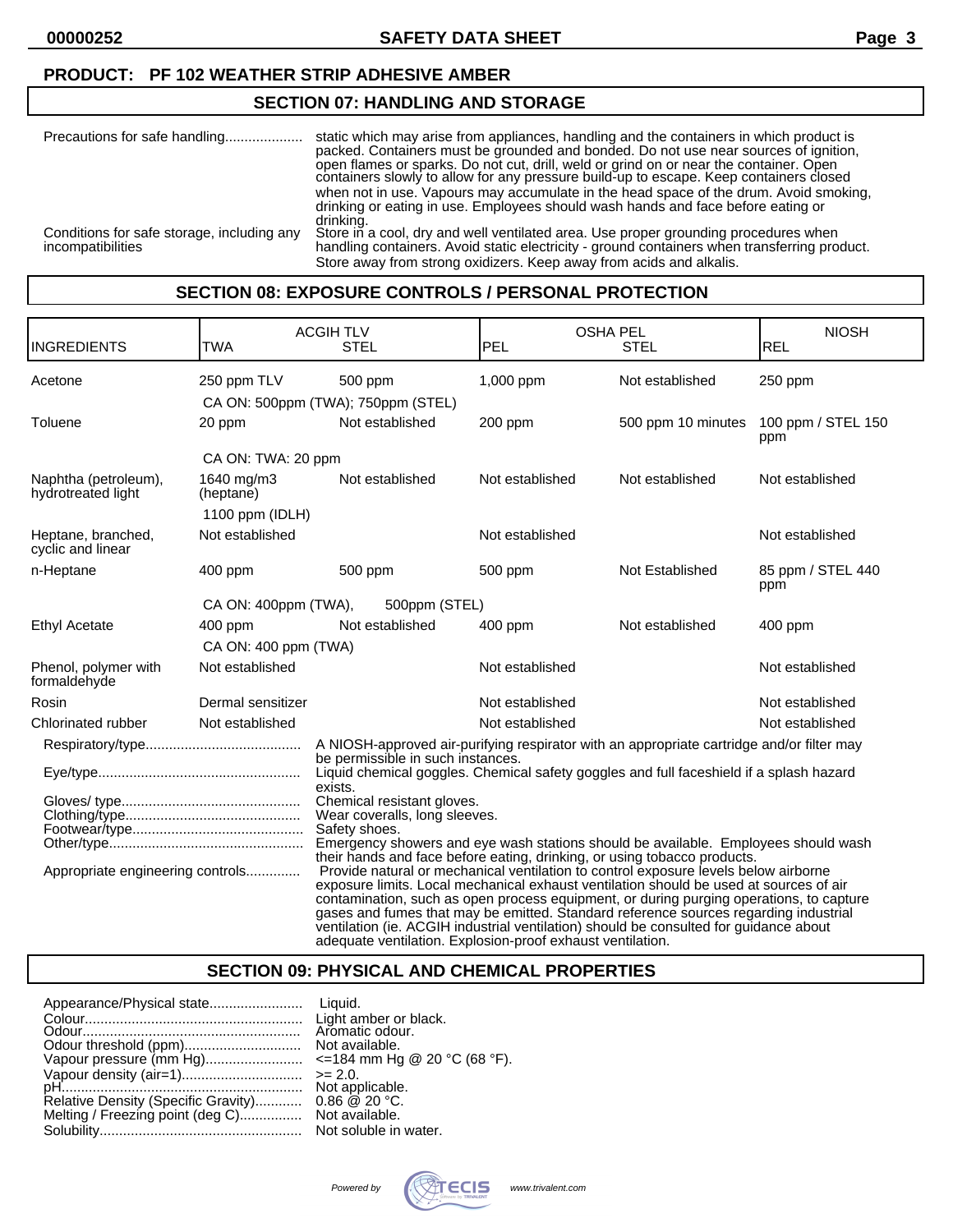## **PRODUCT: PF 102 WEATHER STRIP ADHESIVE AMBER**

# **SECTION 09: PHYSICAL AND CHEMICAL PROPERTIES**

| Initial boiling point / boiling range (deg C). 53 - 78 °C.<br>Upper flammable limit (% vol)<br>Partition coefficient — n-octanol/water Not available. | -13.<br>550 g/L (4.59 lbs/gal).         |
|-------------------------------------------------------------------------------------------------------------------------------------------------------|-----------------------------------------|
|                                                                                                                                                       | 7000 - 9000 centipoise @ 20 °C (68 °F). |

## **SECTION 10: STABILITY AND REACTIVITY**

|                                       | Stable at normal temperatures and pressures.                                                                                                                                                                       |
|---------------------------------------|--------------------------------------------------------------------------------------------------------------------------------------------------------------------------------------------------------------------|
|                                       | Avoid heat, sparks and flames. Reacts with strong oxidizers.                                                                                                                                                       |
| Possibility of hazardous reactions    | Hazardous polymerization will not occur.                                                                                                                                                                           |
| Conditions to avoid, including static | Direct sunlight. Extreme temperatures. Incompatible with strong oxidizers. Acids. Bases.                                                                                                                           |
| discharge, shock or vibration         | Ignition sources.                                                                                                                                                                                                  |
| Hazardous decomposition products      | Decomposition may produce fumes, smoke, oxides of carbon and hydrocarbons. If air is<br>present and temperatures exceed 150 deg c, small amounts of formaldehyde may be<br>formed through oxidative decomposition. |

# **SECTION 11: TOXICOLOGICAL INFORMATION**

| <b>INGREDIENTS</b>                                                   |                                                                                                                                                                                                                                                                                                                                                                                                                                                                                                                                                                                                                                                                     | <b>LC50</b>                                                                                                                                                                                                                                                                                                                                                                                                                                                                                                                                                                                                                                                                                                                         | LD50                                                                          |
|----------------------------------------------------------------------|---------------------------------------------------------------------------------------------------------------------------------------------------------------------------------------------------------------------------------------------------------------------------------------------------------------------------------------------------------------------------------------------------------------------------------------------------------------------------------------------------------------------------------------------------------------------------------------------------------------------------------------------------------------------|-------------------------------------------------------------------------------------------------------------------------------------------------------------------------------------------------------------------------------------------------------------------------------------------------------------------------------------------------------------------------------------------------------------------------------------------------------------------------------------------------------------------------------------------------------------------------------------------------------------------------------------------------------------------------------------------------------------------------------------|-------------------------------------------------------------------------------|
| Acetone<br>Toluene                                                   |                                                                                                                                                                                                                                                                                                                                                                                                                                                                                                                                                                                                                                                                     | 50,100 mg/m3 8 hours, rat<br>8000ppm rat inhalation<br>400ppm mouse inhalation 24hr                                                                                                                                                                                                                                                                                                                                                                                                                                                                                                                                                                                                                                                 | 5,800 mg/kg (rat oral)<br>5,000 mg/kg rat oral;<br>12,124 mg/kg rabbit dermal |
| Naphtha (petroleum), hydrotreated light                              |                                                                                                                                                                                                                                                                                                                                                                                                                                                                                                                                                                                                                                                                     | 73680 ppm 4 hours rat                                                                                                                                                                                                                                                                                                                                                                                                                                                                                                                                                                                                                                                                                                               | >5000 mg/kg (oral, rat) >3160<br>mg/mg (dermal, rabbit)                       |
| Heptane, branched, cyclic and linear                                 |                                                                                                                                                                                                                                                                                                                                                                                                                                                                                                                                                                                                                                                                     | Not available                                                                                                                                                                                                                                                                                                                                                                                                                                                                                                                                                                                                                                                                                                                       | Not available                                                                 |
| n-Heptane                                                            |                                                                                                                                                                                                                                                                                                                                                                                                                                                                                                                                                                                                                                                                     | 103 mg/m3 rat 4 hr                                                                                                                                                                                                                                                                                                                                                                                                                                                                                                                                                                                                                                                                                                                  | $>$ 5000 mg/kg (oral, rat)                                                    |
| <b>Ethyl Acetate</b>                                                 |                                                                                                                                                                                                                                                                                                                                                                                                                                                                                                                                                                                                                                                                     | 16,000 ppm 6 hours rat                                                                                                                                                                                                                                                                                                                                                                                                                                                                                                                                                                                                                                                                                                              | 5,600 mg/kg (rat oral)                                                        |
| Phenol, polymer with formaldehyde                                    |                                                                                                                                                                                                                                                                                                                                                                                                                                                                                                                                                                                                                                                                     | Not availalble                                                                                                                                                                                                                                                                                                                                                                                                                                                                                                                                                                                                                                                                                                                      | $>$ 5 g/kg (oral, rat)                                                        |
| Rosin                                                                |                                                                                                                                                                                                                                                                                                                                                                                                                                                                                                                                                                                                                                                                     | 110 mg/m <sup>3</sup> (inhal., rat)                                                                                                                                                                                                                                                                                                                                                                                                                                                                                                                                                                                                                                                                                                 | 7600 mg/kg (oral, rat)                                                        |
| Chlorinated rubber                                                   |                                                                                                                                                                                                                                                                                                                                                                                                                                                                                                                                                                                                                                                                     | Not availalbe                                                                                                                                                                                                                                                                                                                                                                                                                                                                                                                                                                                                                                                                                                                       | Not availalbe                                                                 |
| Effects of acute exposure                                            | Eye contact. Skin contact. Inhalation. Ingestion.                                                                                                                                                                                                                                                                                                                                                                                                                                                                                                                                                                                                                   | Causes eye irritation. Can cause tearing, reddening and swelling. May cause temporary<br>corneal damage. Causes skin irritation. Causes reddening, stinging and swelling. Persons<br>previously sensitized can experience an allergic reaction with symptoms of reddening,<br>itching, swelling and rash. Cured product is difficult to remove. Contact with MDI can<br>cause discolouration. May cause drying or flaking of the skin. Aspiration of material into<br>lungs can cause chemical pneumonitis which can be fatal. Ingestion may cause severe<br>injury to intestinal tract, liver, kidneys, stomach, throat, lungs, mouth and mucous<br>membranes. Inhalation of vapours or mist may cause drowsiness or dizziness. If |                                                                               |
| Effects of chronic exposure                                          | swallowed, this product may be aspirated and cause lung damage.<br>Overexposure may cause severe respiratory tract irritation. Prolonged or repeated contact<br>may cause skin irritation. Prolonged overexposure may cause central nervous system<br>depression with narcotic effects (headaches, dizziness, unconsciousness). Intentional<br>misuse by deliberately concentrating and inhaling this product may be harmful or fatal.<br>May cause genetic defects.<br>IARC has classified Toluene as a Group 3 (Not classifiable as to its carcinogenicity to<br>humans); ACGIH has classified Toluene as a Group A4 (Not classifiable as a human<br>carcinogen). |                                                                                                                                                                                                                                                                                                                                                                                                                                                                                                                                                                                                                                                                                                                                     |                                                                               |
|                                                                      |                                                                                                                                                                                                                                                                                                                                                                                                                                                                                                                                                                                                                                                                     |                                                                                                                                                                                                                                                                                                                                                                                                                                                                                                                                                                                                                                                                                                                                     |                                                                               |
|                                                                      | Suspected of causing genetic defects.                                                                                                                                                                                                                                                                                                                                                                                                                                                                                                                                                                                                                               | Toluene is known by the State of California to cause adverse fetal developmental effects.                                                                                                                                                                                                                                                                                                                                                                                                                                                                                                                                                                                                                                           |                                                                               |
| Sensitizing capability of material<br>Specific Target Organ Toxicity | May cause sensitization by skin contact.<br>repeated exposure.                                                                                                                                                                                                                                                                                                                                                                                                                                                                                                                                                                                                      | May cause drowsiness or dizziness. Causes damage to organs through prolonged or                                                                                                                                                                                                                                                                                                                                                                                                                                                                                                                                                                                                                                                     |                                                                               |